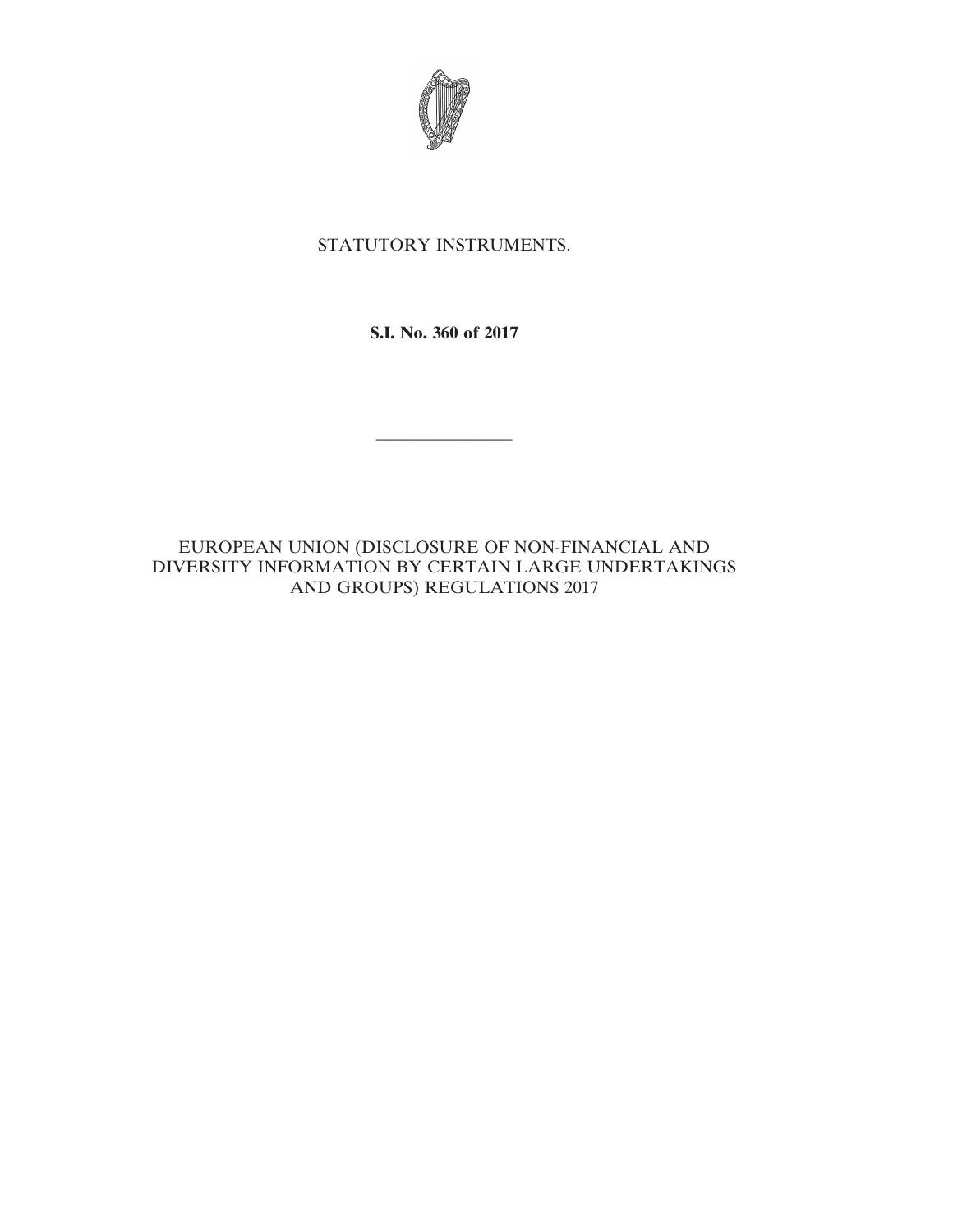# EUROPEAN UNION (DISCLOSURE OF NON-FINANCIAL AND DIVERSITY INFORMATION BY CERTAIN LARGE UNDERTAKINGS AND GROUPS) REGULATIONS 2017

I, FRANCES FITZGERALD, Minister for Jobs, Enterprise and Innovation, in exercise of the powers conferred on me by section 3 of the European Communities Act 1972 (No. 27 of 1972) and for the purpose of giving effect to Directive 2014/95/EU of the European Parliament and of the Council of 22 October 2014 amending Directive 2013/34/EU as regards disclosure of non-financial and diversity information by certain large undertakings and groups<sup>1</sup>, hereby make the following Regulations:

### PART 1

# PRELIMINARY MATTERS

#### *Citation, construction and commencement*

1. (1) These Regulations may be cited as the European Union (Disclosure of Non-Financial and Diversity Information by certain large undertakings and groups) Regulations 2017.

(2) The Principal Act and these Regulations shall be read together as one.

(3) These Regulations shall come into operation on 21 August 2017.

#### *Applicable financial years*

2. Save where otherwise provided, these Regulations shall apply for financial years commencing on or after 1 August 2017.

#### *Interpretation*

3. (1) In these Regulations—

"Directive" means Directive 2014/95/EU of the European Parliament and of the Council of 22 October 2014 amending Directive 2013/34/EU as regards disclosure of non-financial and diversity information by certain large undertakings and  $\text{groups}^1$ ;

"diversity report" shall be construed in accordance with Regulation 6;

"large traded company" shall be construed in accordance with Regulation 6;

"non-financial statement" shall be construed in accordance with Regulation 5;

"Principal Act" means the Companies Act 2014 (No. 38 of 2014). <sup>1</sup>OJ No. L 330, 15.11.2014, p.1.

*Notice of the making of this Statutory Instrument was published in "Iris Oifigiúil" of* 4*th August*, 2017.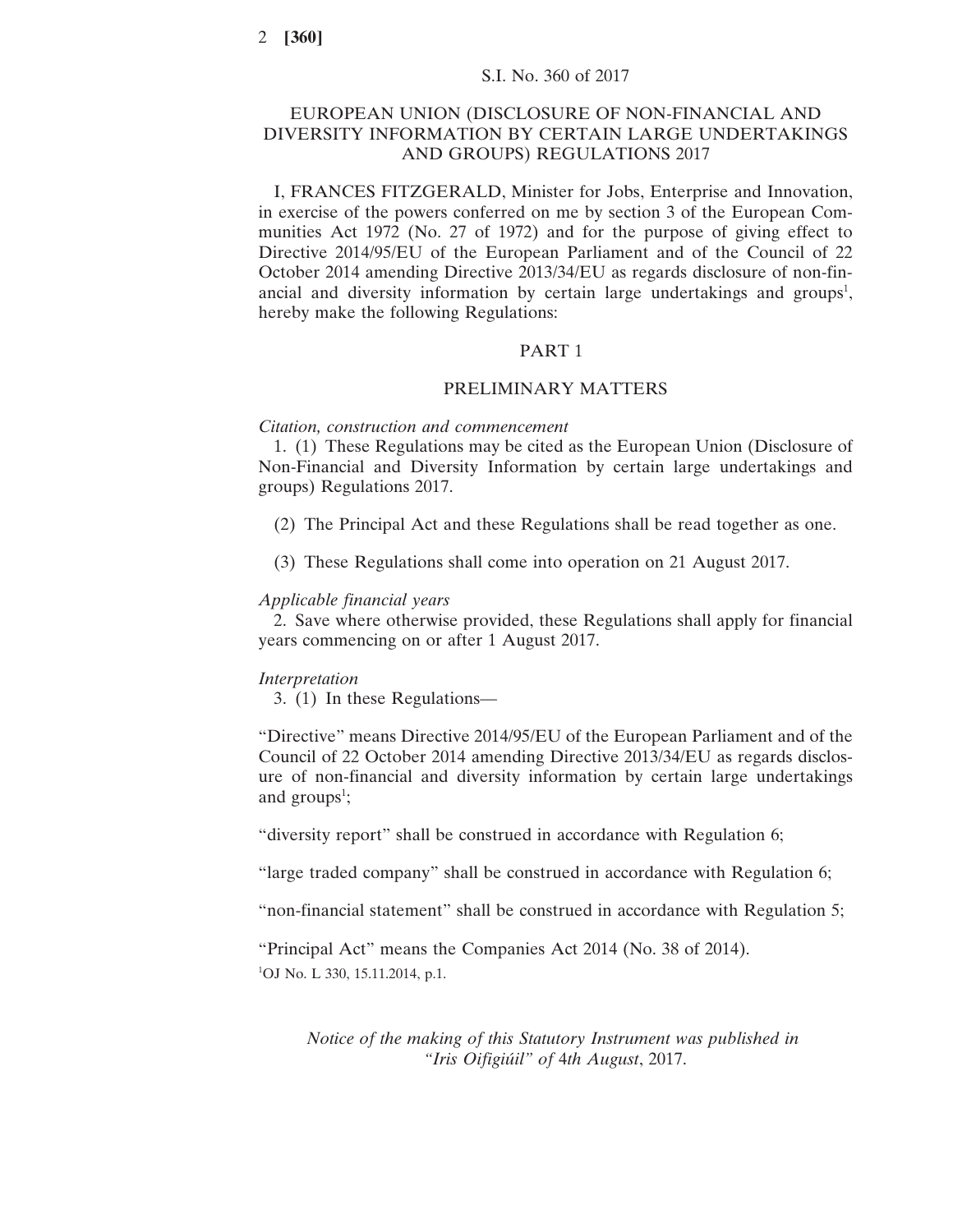(2) A word or expression which is used in these Regulations and is also used in the Directive has, unless the context otherwise requires, the same meaning in these Regulations as it has in the Directive.

(3) In relation to a group directors' report, including a group non-financial statement, Regulation 5 has effect as if the references in that Regulation to "the applicable company" were references to "the applicable company and its subsidiary undertakings included in the consolidation taken as a whole".

# PART 2

#### *Applicable company*

- 4. (1) For the purposes of these Regulations, a company—
	- (*a*) which, in relation to a financial year—
		- (i) qualifies as a large company under section 280H of the Principal Act,
		- (ii) has an average number of employees which exceeds 500, and
		- (iii) is an ineligible entity, or
	- (*b*) in the case of a holding company, a company which, in relation to a financial year—
		- (i) qualifies as a large company under section 280H of the Principal Act,
		- (ii) is the holding company of a group, the aggregate average number of employees of which exceeds 500, and
		- (iii) is an ineligible entity,

shall, in these Regulations, be referred to as an "applicable company".

(2) For the purposes of paragraph  $(1)(a)(ii)$ , the average number of employees of a company shall be determined by applying the methods specified in section 317 of the Principal Act in respect of determining the average number of persons employed by a company for purposes of subsection  $(1)(a)$  of that section.

(3) For the purposes of paragraph  $(1)(b)(ii)$ , the aggregate figure shall be ascertained by aggregating the equivalent figures determined in accordance with paragraph (2) for each member of the group.

(4) For the purposes of paragraph (3), the figures for each subsidiary undertaking of the holding company shall be those included in its entity financial statements for the relevant financial year—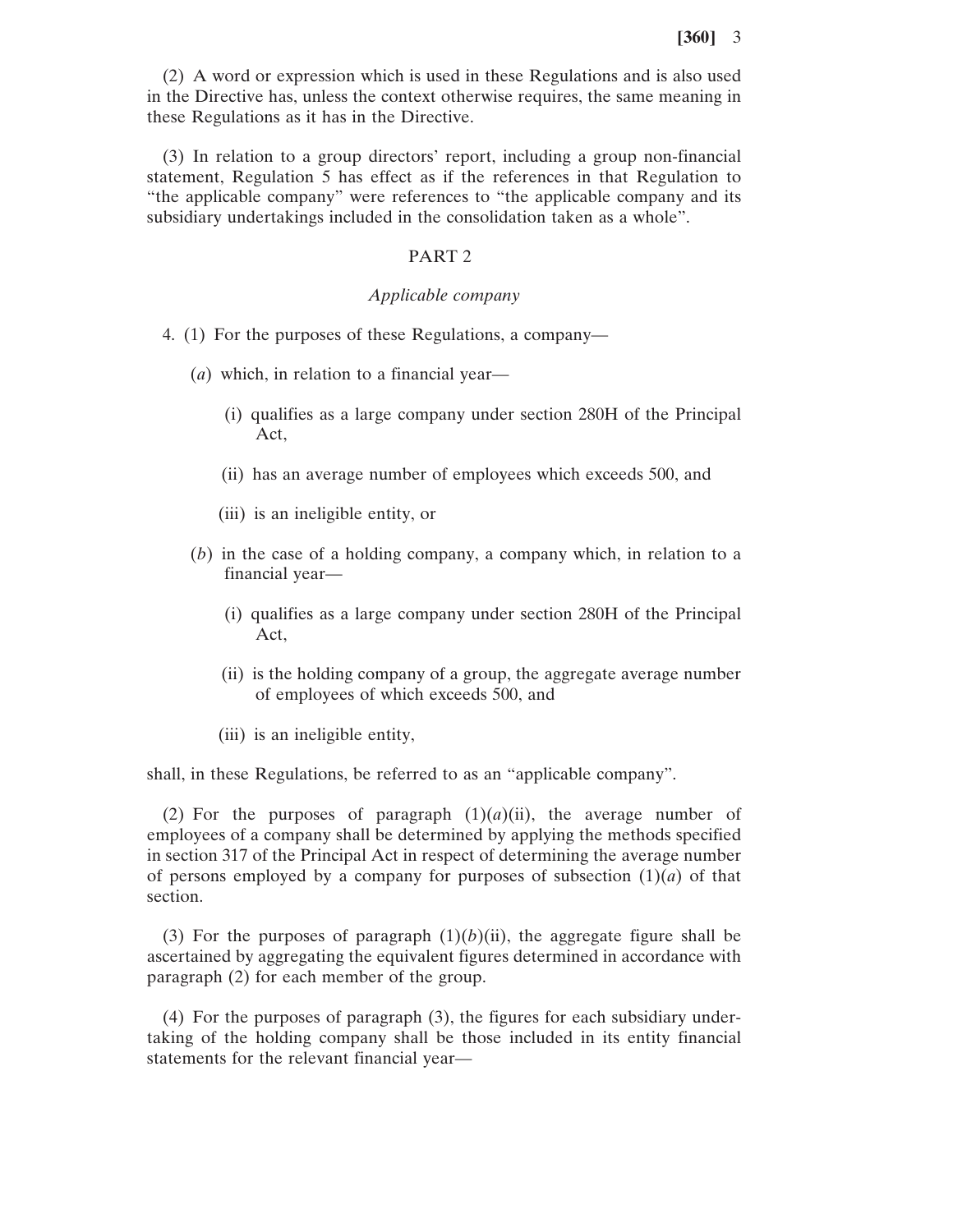- (*a*) where its financial year ends with that of the holding company, that financial year, and
- (*b*) where it does not, its financial year ending last before the end of the financial year of the holding company.

#### *Non-financial statement*

5. (1) The directors of an applicable company shall, for each financial year, include in the directors' report a statement containing non-financial information (in these Regulations referred to as a "non-financial statement").

- (2) The non-financial statement shall—
	- (*a*) subject to this Regulation, be included as a specific section of the applicable company's directors' report,
	- (*b*) contain information, to the extent necessary for an understanding of the development, performance, position and impact of its activity relating to, at least, the following matters:
		- (i) environmental matters;
		- (ii) social and employee matters;
		- (iii) respect for human rights;
		- (iv) bribery and corruption,
	- (*c*) include a brief description of the applicable company's business model,
	- (*d*) include a description of the policies pursued by the applicable company in relation to the matters referred to in subparagraph (*b*), including due diligence processes implemented and a description of the outcome of those policies,
	- (*e*) include a description of the principal risks related to the matters referred to in subparagraph (*b*), linked to the applicable company's operations including, where relevant and proportionate—
		- (i) its business relationships, products or services which are likely to cause adverse impacts in those areas, and
		- (ii) how the applicable company manages those risks, and
	- (*f*) include an analysis of the non-financial key performance indicators relevant to the particular business.

(3) Where the directors of an applicable company do not pursue policies in relation to one or more of the matters referred to in subparagraph (*b*) of paragraph (2), the non-financial statement shall include a clear and reasoned explanation for not so doing.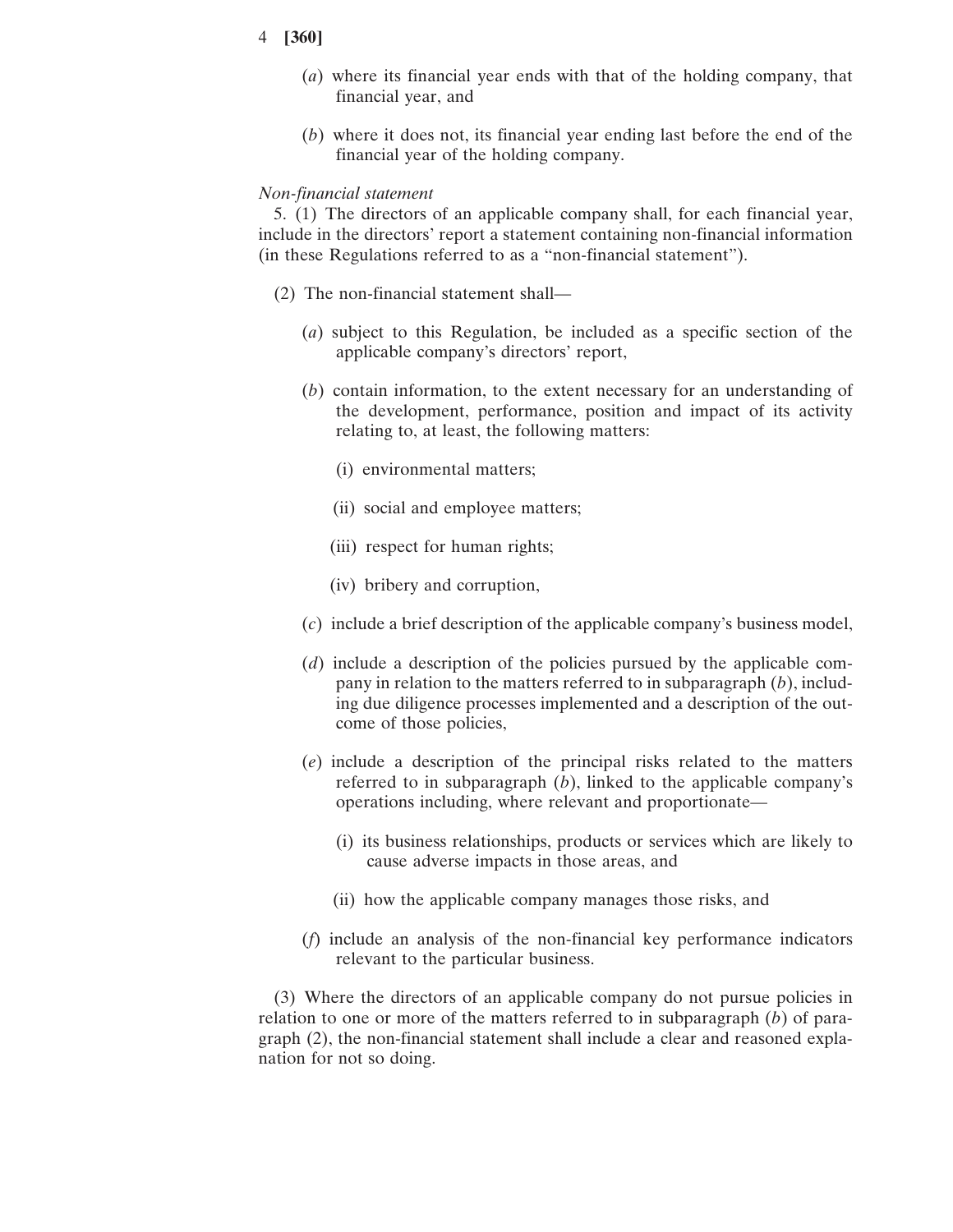(4) The non-financial statement shall also, where appropriate, include references to, and additional explanations of, amounts included in the statutory financial statements of the applicable company.

(5) An applicable company may omit, from its non-financial statement, information relating to impending developments or matters in the course of negotiation whose disclosure, in the opinion of the directors, could seriously prejudice the applicable company's competitive position, provided that such omission does not prevent a fair and balanced understanding of the applicable company's development, performance, position and impact of its activity.

(6) Where information has been omitted in accordance with paragraph (5), the applicable company shall state in its non-financial statement the fact that such information has been omitted and the reason for such omission.

(7) In preparing a non-financial statement, an applicable company may rely on national, European Communities or international frameworks, and where it does so, it shall specify which frameworks it has relied upon.

(8) The information required under paragraphs (2) to (7) may be set out in a separate statement in accordance with paragraphs (9) and (10).

(9) Where an applicable company provides the information required under paragraphs (2) to (7) in the form of a separate statement, a copy of such statement shall—

- (*a*) be published on the website of the company within 6 months of the financial year end date of the company, and a statement that a copy of the statement has been so published or will be so published, together with the address of the website of the company, shall be included in the directors' report, or
- (*b*) (i) be annexed to the annual return of the company, or
	- (ii) where the applicable company is an investment company, be delivered to the Registrar together with the documents referred to in section 1401A(2) of the Principal Act, or
	- (iii) where the applicable company is an investment company within the meaning of the European Communities (Undertakings for Collective Investment in Transferable Securities) Regulations 2011 (S.I. No. 352 of 2011), be delivered to the Registrar together with the documents referred to in Regulation 42A(3) of those Regulations.

(10) Where an applicable company provides the information required under paragraphs (2) to (7) in the form of a separate statement, such statement shall be attached to every balance sheet, referred to in section 341 of the Principal Act, laid before the annual general meeting of the company and shall be signed on behalf of the directors by 2 of the directors of the company.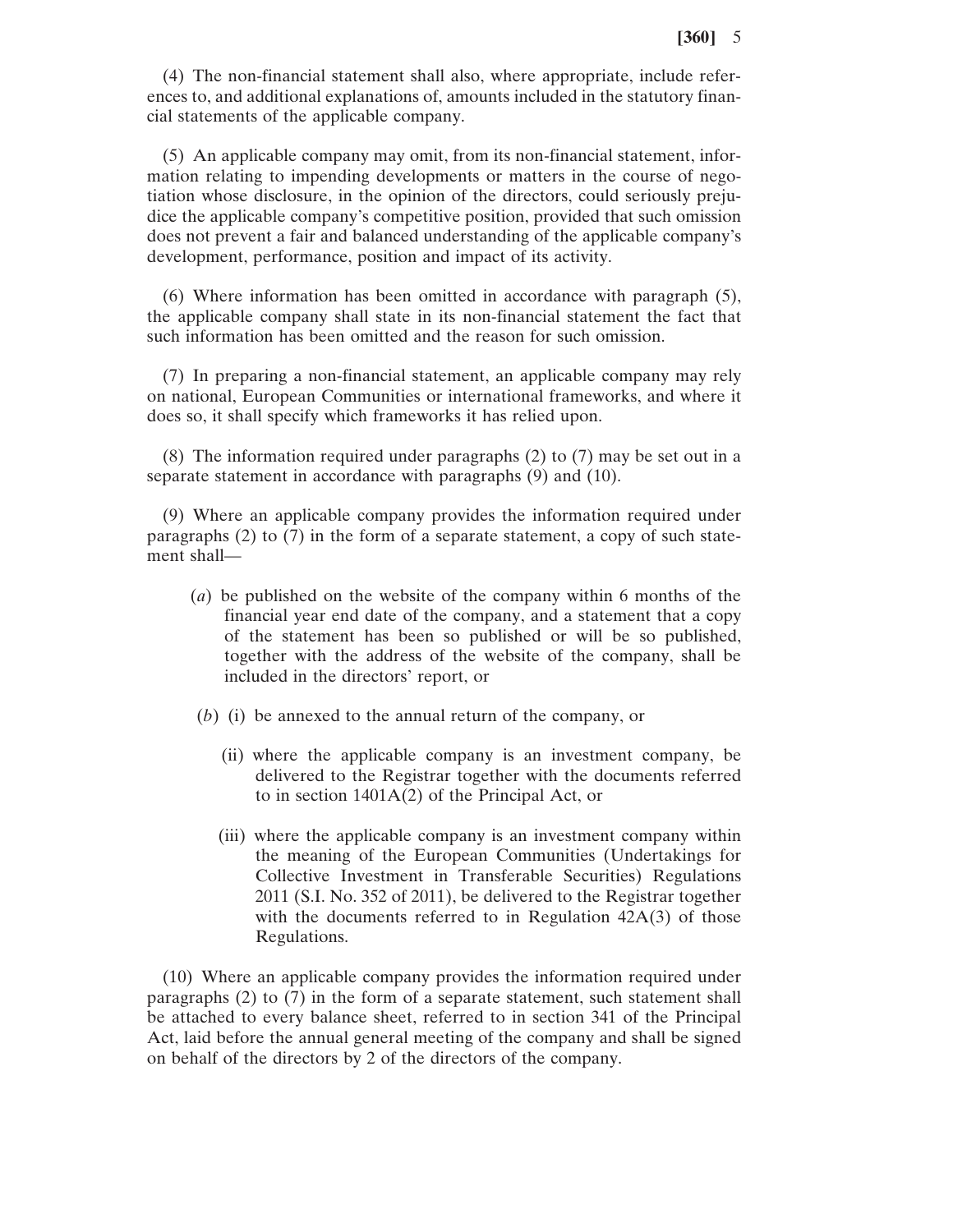(11) An applicable company which is a subsidiary company shall be exempt from the obligation to prepare a non-financial statement if that company and any subsidiaries of the company are included in the group non-financial statement or the separate statement of another undertaking, drawn up in accordance with these Regulations or in accordance with the provisions implementing the Directive in a Member State other than the State.

(12) Where an applicable company provides the non-financial statement referred to in paragraph (1) or the separate statement referred to in paragraph (8), the applicable company is deemed to have met the requirements of section 327(3)(*b*) of the Principal Act.

(13) The statutory auditors of the applicable company, when preparing the report required by section 391 of the Principal Act in respect of the applicable company, shall establish that the company has prepared the non-financial statement either in its directors' report or in a separate statement.

## *Diversity report*

6. (1) The directors of a traded company that is a large company (in these Regulations referred to as a "large traded company") shall include in its corporate governance statement a report (in this Regulation referred to as a "diversity report").

- (2) A diversity report shall include—
	- (*a*) a description of the diversity policy applied in relation to the company's board of directors with regard to aspects such as age, gender or educational and professional backgrounds,
	- (*b*) the objective of that diversity policy,
	- (*c*) how that diversity policy has been implemented by the company, and
	- (*d*) the results of that policy in the financial year.

(3) Where a large traded company does not apply any diversity policy referred to in paragraph (2), the directors of the large traded company shall include in its corporate governance statement an explanation as to why there is no policy.

(4) Where a large traded company prepares a corporate governance statement, the statutory auditors of the company, when preparing the report required by section 391 of the Act of 2014, shall state whether in their opinion, based on the work undertaken in the course of the audit, the information required pursuant to paragraph (2) or (3), as the case may be, is contained in the corporate governance statement.

(5) Paragraph (1) shall not apply to a large traded company which has only issued securities, other than shares, admitted to trading on a regulated market, unless such company has issued shares which are traded in a multilateral trading facility.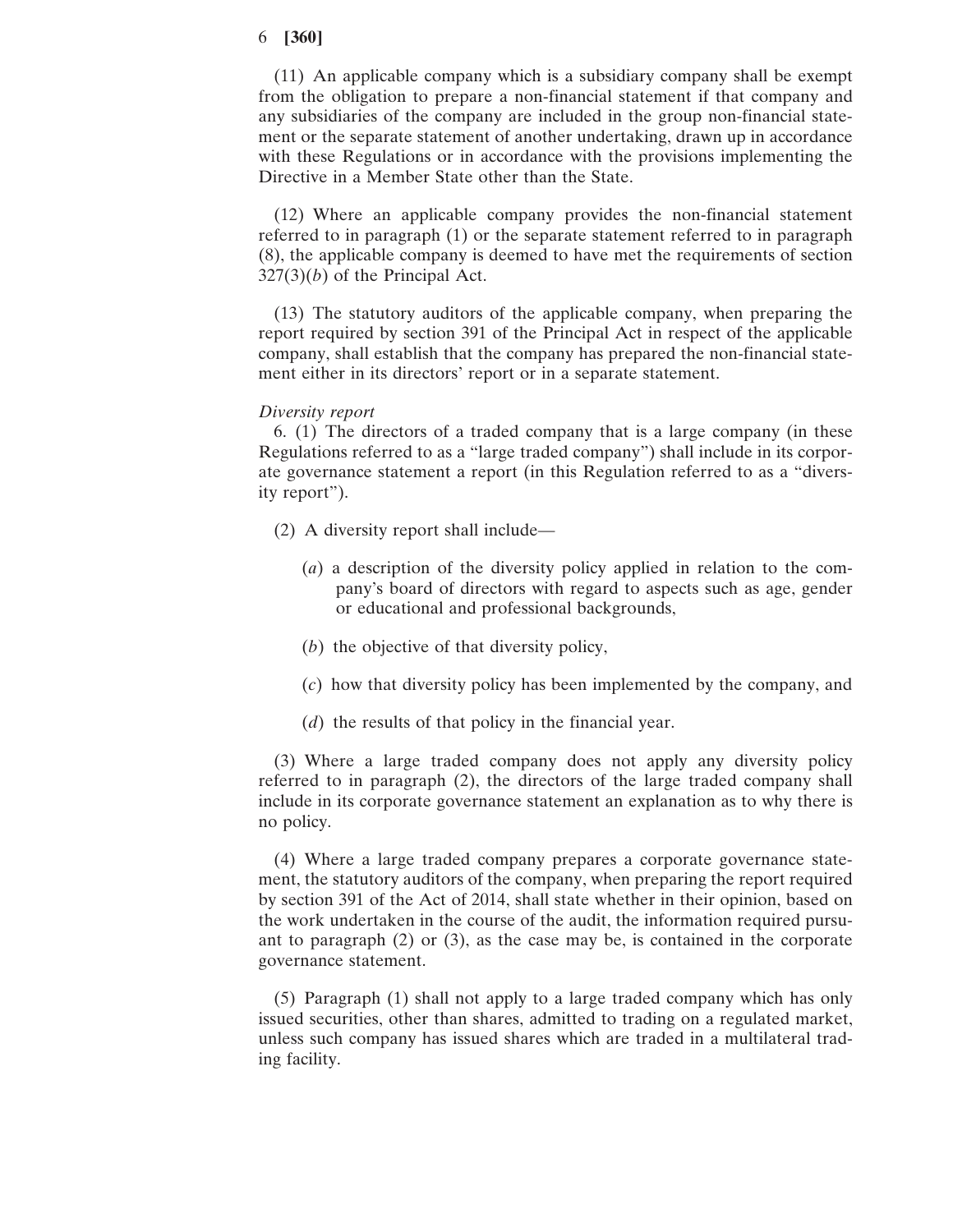(6) In paragraph (5), "multilateral trading facility" has the meaning assigned to it by Article 4(1) of Directive 2004/39/EC of the European Parliament and of Council of 21 April 20042 on markets in financial instruments amending Council Directives 85/611/EEC and 93/6/EEC and Directive 2000/12/EC of the European Parliament and of the Council and repealing Council Directive 93/22/EEC.

### *Construction of references to exemption*

7. (1) Any provision of these Regulations which provides for an exemption from a requirement of these Regulations shall not prevent the company concerned, if it so chooses, from doing the thing that the provision provides it is exempted from doing ("the specified thing").

- (2) If the company concerned chooses to do the specified thing—
	- (*a*) the provisions required by these Regulations to be complied with, in relation to the doing of such a thing, and
	- (*b*) the provisions specified by these Regulations to apply, in a case where such a thing is done,

as the case may be, shall be complied with or shall apply accordingly.

(3) Paragraph (1) applies whether the expression "shall be exempt" or "need not" or any other form of words is used in the provision concerned.

# *Offences and penalties*

8. A person who fails to comply with Regulation  $5(1)$ ,  $5(2)$ ,  $5(3)$ ,  $5(4)$ ,  $5(6)$ ,  $5(9)$ ,  $5(10)$ ,  $6(1)$ ,  $6(2)$  or  $6(3)$  shall be guilty of an offence and shall be liable on summary conviction to a class A fine or to imprisonment for a term not exceeding 6 months, or to both.

#### *Powers of Director under Regulations*

9. For the purposes of these Regulations, the Director may—

- (*a*) investigate instances of suspected offences under these Regulations,
- (*b*) enforce these Regulations, including by the prosecution of offences by way of summary proceedings, and
- (*c*) do all such acts or things as are necessary or expedient for the performance of his or her functions under these Regulations.

2 OJ No. L 145, 30.4.2004, p. 1.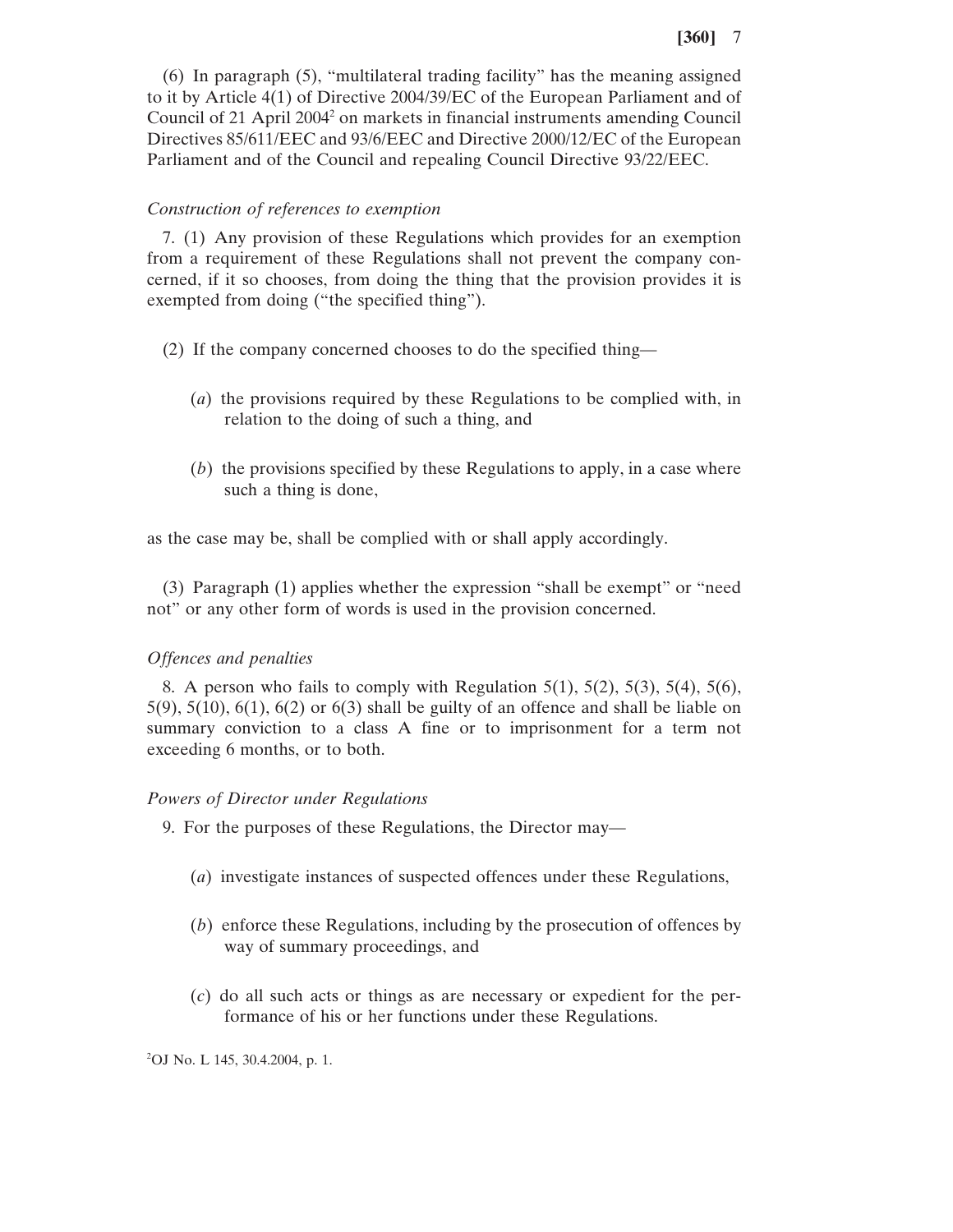

FRANCES FITZGERALD, Minister for Jobs, Enterprise and Innovation.